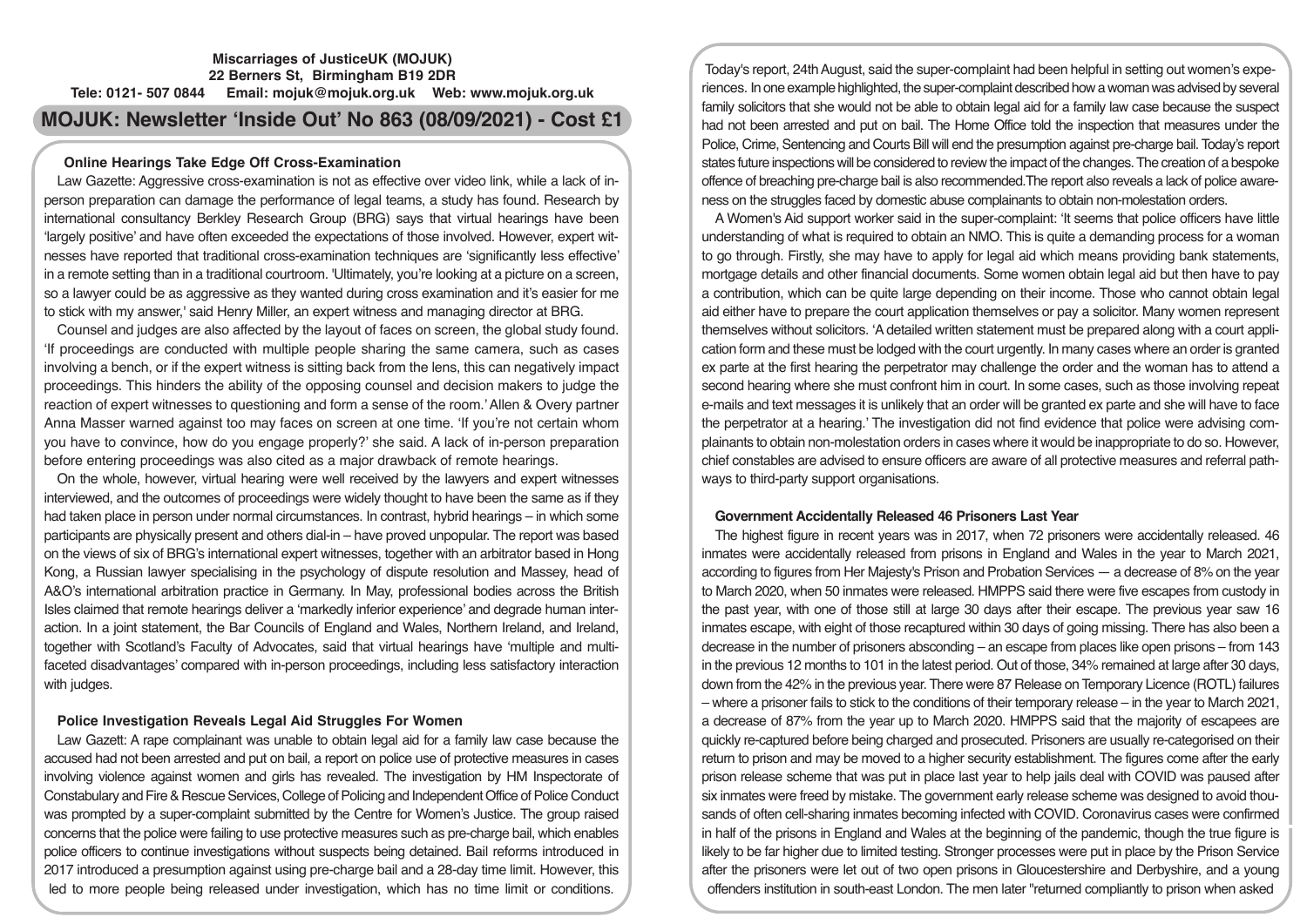#### to do so", officials said. The Prison Service said the releases were down to "human error". **Black People More Likely to be Tasered for Longer, Police Watchdog Finds**

*Vikram Dodd, Guardian*: Police deploy Taser stun guns too often, with black people more likely to face prolonged use lasting over five seconds, an official report has found. The study by the Independent Office for Police Conduct (IOPC) warned of a loss of legitimacy after a review of 101 Taser cases from 2015-20. They represent the most serious cases it investigated, and a fraction of more than 94,000 uses over that period – leading police to attack the findings as selective and out of date. Previous data have shown that black people, who make up less than 4% of the UK population, face greater Taser use, leading to claims of racial bias. The IOPC said that, of the cases it reviewed, 60% of black people who were subject to Taser discharges endured them for more than five seconds, compared with 29% of white people. It added that mental health played a key role, saying: "In the majority of cases involving either allegations of discrimination or common stereotypes and assumptions, there was evidence that the individual concerned had mental health concerns or a learning disability. In one case cited, a black 17-year-old male who was an inpatient at a mental health centre was shot with the electrical weapon three times, struck with a baton more than 20 times and subjected to incapacitant spray and restraint.

The IOPC said that in almost a third of cases studied, chances may have been missed to de-escalate the situation. In a quarter of cases, Tasers were used for compliance despite official guidance to officers that they should not be used in this way. Some 26 investigations out of 101 led to a finding that an officer should face a disciplinary case or be considered for criminal prosecution. In the last five years, four inquests have found that Taser use contributed to or was one of a combination of factors that led to a person's death. In June PC Benjamin Monk was convicted of the manslaughter of the former Premier League footballer Dalian Atkinson in Telford, Shropshire. Monk used a Taser for 33 seconds and kicked Atkinson twice in the head. The victim had underlying health issues, and on the night he clashed with police was facing a mental health crisis that led him to make threats. The IOPC said: "In incidents where mental health was a factor, people were more likely to be subjected to multiple and prolonged discharges than the overall sample." It added: "We found examples of good practice where officers recognised signs that an individual may have been experiencing acute behavioural disturbance and responded in line with policy and guidance." The watchdog also said in a third of cases it reviewed officers made offensive comments when using Taser but accepted this could happen during stressful situations, saying: "This included officers swearing at, and making derogatory comments to, the individuals, and making unprofessional remarks to them and their families."

The IOPC director general, Michael Lockwood, demanded reforms, saying: "Ultimately, policing has to change and be more responsive to community concern or risk losing legitimacy in the eyes of the public. "In particular, people from black, Asian and minority ethnic backgrounds deserve a clear and transparent answer from police on why such disproportionality still exists – failure to address this risks undermining the legitimacy of policing." Responding for police chiefs, Lucy D'Orsi, the chief constable of British Transport Police, accused the report of ignoring the realities of policing. "Unfortunately, this report by the IOPC is vague, lacks detail, does not have a substantive evidence base and regrettably ignores extensive pieces of work that are already well under way and, indeed, other areas where improvement could be made," she said. "Only 101 Taser uses over a five-year period were reviewed and these were all ones that had been investigated by the IOPC. It is concerning that this only represents 0.1% of all Taser uses in the same period, which totals 94,045." Lockwood said the police chiefs' response to the report was "extremely disappointing". More officers are being

issued with Tasers, which are more often pointed but not fired, nearly doubling to about 32,000 incidents in the year 2019-20 compared with two years earlier. British police are largely unarmed and officers see Taser as vital to protect them against a rising tide of injuries and what they say are increasing threats from violent criminals and terrorism. Amnesty International said: "We need concrete steps to eradicate racist police use of Tasers and to prevent their misuse against vulnerable groups such as children or those with mental health issues."This supports findings by others that the intersectionality of race and mental health can increase the risk of higher levels of use of force."

#### **Bar Warns of Reliance on Informal Police Sanctions**

Jemma Slingo, Law Society Gazette: New government data reveals growing use of out of court measures to deal with criminal offences, prompting concerns that they are being deployed to relieve pressure on the justice system. Lates published figures show that 164,000 out of court disposals were issued between March 2020 to March 2021, 9% more than the previous year. This increase was driven by a 16% increase in community resolution orders, 132,000 of which were issued. These orders are intended to deal with low level crimes where the offender admits wrongdoing and do not lead to a criminal record. In contrast, the number of defendants prosecuted at all courts fell by 32% between March 2020 to March 2021, and the number of offenders who were convicted fell by 34% compared with the previous year,

Bar Council chair Derek Sweeting QC said that, given the current backlog in the criminal courts, 'there is a risk that out of court measures will be seen as a way to relieve pressure on the system. But public confidence will only be maintained by long-term investment, including more court staff and enough courts to hear cases'. 'Greater reliance on community resolutions for more serious offences can send the wrong message to the public and victims of crime – that this is a "get out of jail free card",' he said. 'Whilst out of court disposals can be effective in reducing reoffending for minor offences, they must not be seen simply as an alternative to court, especially for sex offences or other serious crimes. Criminals must be dealt with in a manner that reflects the seriousness of their offending, otherwise, the public will lose confidence in the criminal justice system.

The Criminal Bar Association raised similar concerns last year, claiming that community resolutions are 'increasingly being used to dispose of more serious crimes'. A Ministry of Justice spokesperson said: 'Community resolutions should only be used by police for low-level or firsttime offending, and are made with the explicit agreement of victims. These figures show that – despite the challenges of the pandemic – serious offenders continue to be pursued rigorously through the courts where they are more likely to be sent to prison.'

#### **Leeds Prison Punished Inmates by Restricting Showers**

*Maya Wolfe-Robinson, Guardian:* Prisoners were unlawfully prevented from showering daily as punishment for poor behaviour, with shielding and self-isolating inmates also unable to do so, according to a damning report. The Independent Monitoring Board (IMB) at HMP Leeds also expressed "great concern" that an incident of a prison officer using undue force with a prisoner situated on the ground was not reported to the police. The officer was later dismissed after an investigation. The annual report on the category B prison reveals that incidents of self-harm increased during periods of lockdown, and five prisoners killed themselves this year. Board members expressed concern of the "indignity of sharing a small cell" in which prisoners were forced to eat and use the toilet.

Inspectors in June 2020 observed staff members punishing inmates by withdrawing access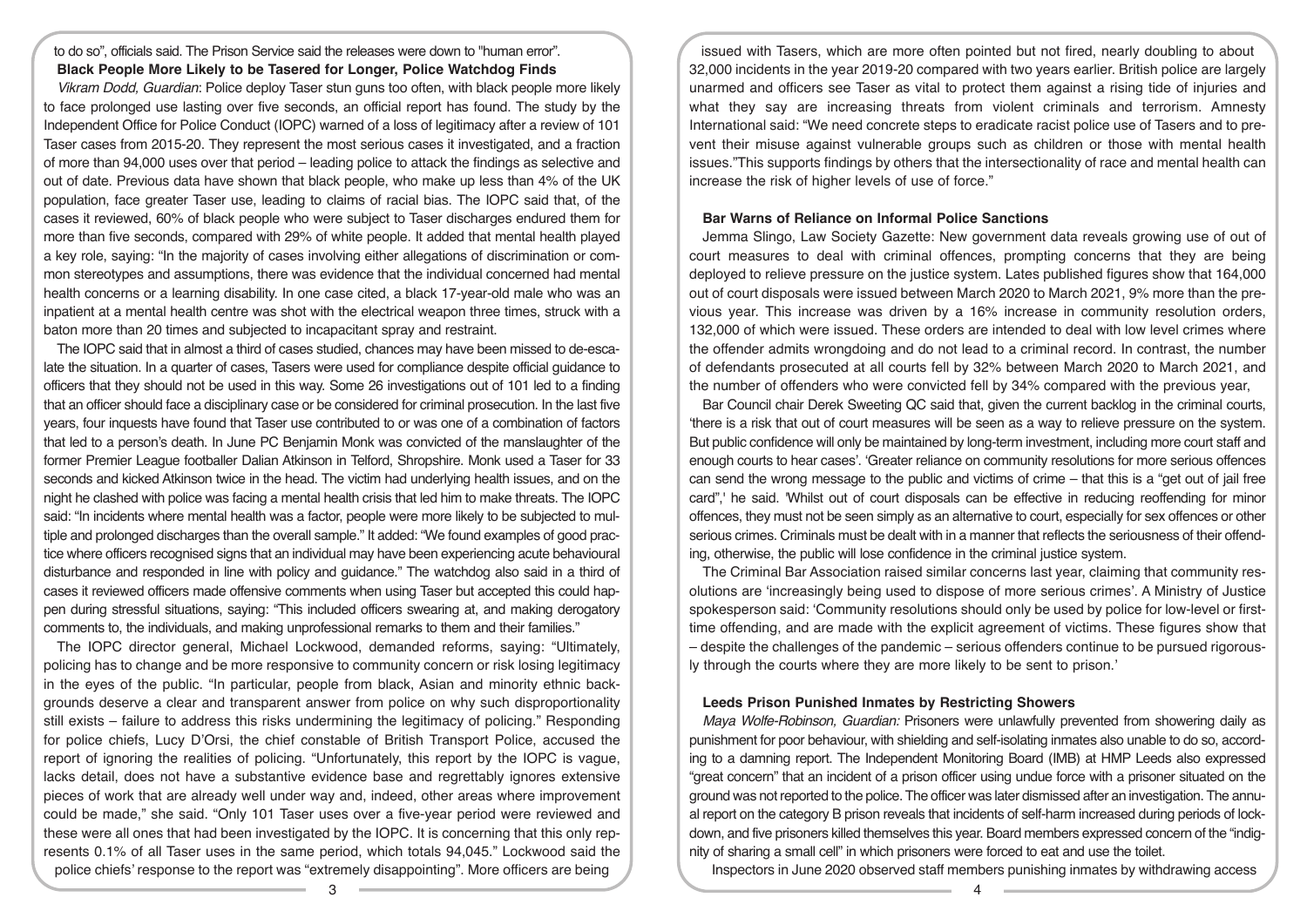to a shower, sometimes for more than a day. The report from Her Majesty's Inspectorate of Prisons said this practice would "always be unacceptable" but was "especially inappropriate" because of the hot weather at the time. The IMB report notes it stopped after the inspectors' visit, but that not all prisoners were able to shower every day if they were isolating or shielding. The prison in Armley, built for 600 men in 1847, now has a capacity for 1,110 people. During 2020, the inmates were confined to their cells for 23 hours a day – with 30 allotted minutes for exercise and 15-20 minutes for a shower – from March to December. The members said that while the cost of single-cell accommodation would be prohibitive, the board "cannot consider that it is acceptable that the consumption of food occurs in the same space as integral toilet facilities".

The report says that "curtailed, strict regime with confinement" meant that "levels of violence reduced dramatically", although each time the regime was relaxed, incidences of bullying and violence would increase. There were 265 instances of violence recorded last year, 170 of which were prisoner-on-prisoner assaults or fights and 95 of which were assaults on staff. A total of 675 incidents of self-harm were recorded – a drop from the previous year, when Ministry of Justice data recorded 1,062 self-harm incidents at the prison, the highest figure since comparable records began in 2004. The report said the chair of the IMB, made up of unpaid members of the public appointed to monitor the day-to-day life in their local prison, attended a "use of force scrutiny" meeting where video footage was shown of a "prison officer acting in such a forceful way with a prisoner on the ground that he was suspended pending investigation and subsequently dismissed from the service". "It is of great concern that the board later found out that this matter had not been reported to the police," it continues.

A separate report published into a prisoner's suicide in 2018 found that an officer had been sacked afterwards for not checking on him hourly and faking records. There have been 15 selfinflicted deaths of prisoners housed in HMP Leeds since January 2015. During a visit to HMP Leeds in 2019, Boris Johnson said he did not want "to see prisons just be factories to turn bad people worse". A Prison Service spokesperson said: "The inspection found prisoners were treated fairly and humanely."We took swift action to ensure all prisoners had access to showers daily, while every use-of-force incident is reviewed and investigated when necessary.

#### **Destruction of Evidence and the Preservation of all Digital Records**

It is a well trodden story that it can take many years to overturn a wrongful conviction and when such convictions are linked to notoriaty or politics the task can be even greater . It took the Shrewsbury 24 just 49 years to get their conviction put right and this was only achieved through a significant fight and campaign. The Court of Appeal in quashing the convictions concluded that the destruction of original witness evidence at the time denied all of the applicants a fair trial and accordingly quashed the convictions .

Further matters emerge from the Appeal: Firstly a reminder of how the Court should approach old convictions. The test to be applied in assessing the case - in historic cases of this kind the court reminded itself was to apply the relevant statutory provisions as in force at the time of the original events, but the common law is to be applied as understood at the time of the Court of Appeal Review . Lord Bingham C.J. put the matter succinctly in R v Bentley [2001] 1 Cr. App. R. 21: "5.Where, between conviction and appeal, there have been significant changes in the common law (as opposed to changes effected by statute) or in standards of fairness, the approach indicated requires the Court to apply legal rules and procedural criteria which were not and could not reasonably have been applied at the time. [...]"

See for example - PR[2019] EWCA Crim1225, [2019] 2 Cr App R 22 (227) where the Court recognised the need to stay a case on the basis of lost evidence was a matter of exceptional relief but one which should still be deployed in appropriate cases referencing the case which we brought before the Court R v Anver Sheikh [ 2006 ] . Where records missing would answer a specific allegation and the trial process cannot find another way to realistically cure the problem then the case on those allegations should not proceed and no conviction can be safe .

The second matter that is worth mentioning is the Courts comments over the interrogation of old historic cases by the Court and the challenges in brings . It is worth repeating what the Court said in full: "This trial took place nearly 50 years ago, in the pre-digital era, when the court records (self-evidently in paper form only) were retained for a set period following the convictions and any subsequent appeals, and thereafter destroyed. Serendipity governed what, if anything, survived beyond that date, perhaps in the chambers of counsel, the offices of solicitors, with the relevant investigating police force,at the National Archive,with the accused or with others with an interest in the proceedings.

This case provides the clearest example as to why injustice might result when a routine date is set for the deletion and destruction of the papers that founded criminal proceedings (the statements, exhibits, transcripts, grounds of appeal etc.), particularly if they resulted in a conviction. At the point when the record is extinguished by way of destruction of the paper file (as hitherto) or digital deletion (as now), there is no way of predicting whether something may later emerge that casts material doubt over the result of the case.

Given most, if not all, of the materials in criminal cases are now presented in digital format, with the ability to store them in a compressed format, we suggest that there should be consideration as to whether the present regimen for retaining and deleting digital files is appropriate, given that the absence of relevant court records can make the task of this court markedly difficult when assessing–which is not an uncommon event –whether an historical conviction is safe. This is a really important intervention from the Court and one which should be heeded seriously if future injustice is to be avoided . There is simply no reason why in the future a full digital record cannot be preserved of the whole trial , the winner can only be justice .

#### **Facial Recognition Tech Rolled Out by Police without Parliament's Oversight'**

"

News Chant:The Home Office and police have been accused of bypassing Parliamentary debate on the rollout of facial recognition by quietly sanctioning its widespread use in new steering. In an open letter, shared completely with The Telegraph, 31 organisations say the brand new steering permitting police, native councils and enforcement companies to deploy face recognition cameras throughout England and Wales ignores courtroom rulings towards "invasive" filming. A former government-appointed watchdog chargeable for policing CCTV cameras has additionally warned that the steering fails to spell out safeguards to guard the general public from intrusive surveillance by police. Facial recognition expertise maps faces in crowds based mostly on the coordinates of options like a nostril, eyes and mouth and compares them to photographs of individuals on a watchlist of suspects, lacking folks, and different individuals of curiosity to the police. If there's a match, officers are robotically alerted. The new steering was quietly revealed final week by the College of Policing in the course of the Parliamentary recess and without any announcement by it or the Government.

30 organisations together with Liberty, Privacy International and Amnesty stated: "In a democratic society, it's crucial that intrusive applied sciences are topic to efficient scrutiny. "Police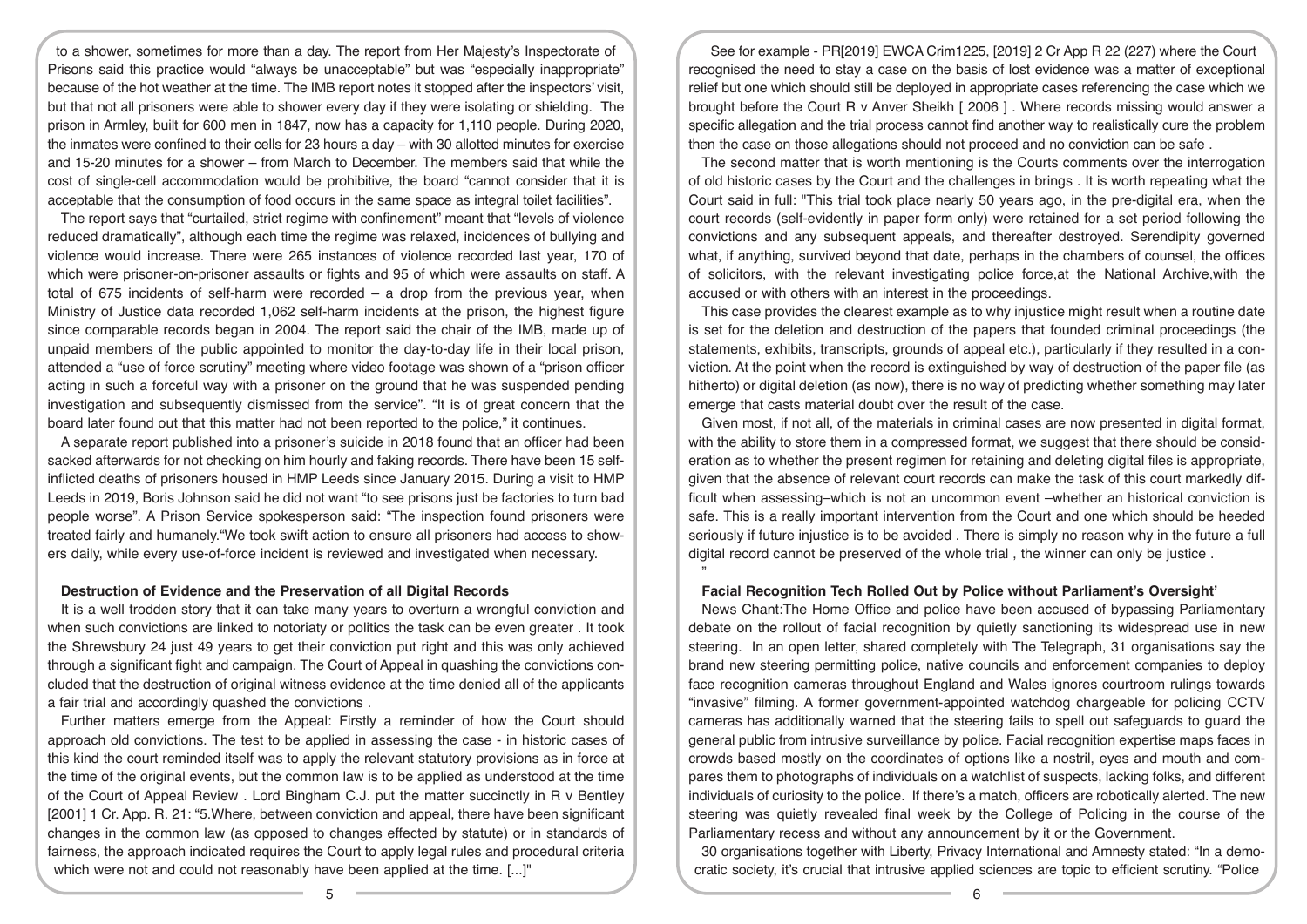and the Home Office have, thus far, utterly bypassed Parliament on the matter of stay facial recognition expertise (LFRT). We are not aware of any intention to subject LFRT plans to parliamentary consideration, despite the intrusiveness of this technology, its highly controversial use over a number of years, and the dangers associated with its use." They stated it additionally flies within the face of a name by the all-party science and expertise committee for the usage of the cameras to be suspended till a authorized framework is about out and agreed. The 30 teams have known as for the usage of the facial recognition cameras to be halted.

#### **Depictions of Wales Red Dragon - Must Show an Erect Penis**

A petition demanding that all depictions of Wales' national animal, the Red Dragon, include an erect penis will be considered by Welsh legislators. The bizarre online petition has gathered enough signatures to be considered by the Welsh Parliament's petitions committee, Nation.Cymru reports. As of time of publication, the petition has gathered 324 signatures – enough to be considered by the committee but well short of the 10,000 required for a parliamentary debate. The petition states: "Within symbology, an erect penis depicts fertility and strength, when applied to a royal insignia, it's even more important because in order to show a leader's capability in sustaining a kingdom, this has to be conveyed via simple imagery, thus... when the dragon is erect, it portrays dominance and leadership, but when the penis is missing, this portrays the creature (the nation) as dominated, weak and fragile. "When the Royal Mint depict our dragon, they recognise that he has a penis, but for some reason, our government does not, and although some may find the topic amusing, this imagery is important if we are to carry on flying it for centuries to come."

#### **Joint Enterprise and the Real Impact of Jogee**

Tom Edwards Barrister, Carmelite Chambers: The issue of criminal liability for accessories has long been problematic for all involved with the Criminal Justice system. The case of Jogee [2016] UKSC 8 marked a dramatic departure from the old law. Liability is now only imposed in cases where a jury are sure of a participant's knowledge of the principal's crime. Prior to this, mere foresight of a possible outcome was sufficient to lead to criminal liability. Yet despite the change, almost no appeals have resulted in success and, some five years down the line, a review of appellate authorities might lead one to think that, despite the proclaimed seachange, very little has in fact altered. But whilst the appellate decisions may not seem to give much cause for optimism, the practical effect of Jogee should mean that there are fewer convictions at first instance. Therefore, there is clear cause for optimism for those representing defendants previously caught by the doctrine of joint enterprise.

The old law - "Joint enterprise" and "parasitic accessorial liability" are seen by many as synonymous with injustice. Often invoked in cases involving gang-related violence, the doctrine was seen as having a disproportionate effect on youths and defendants from a BME background. The doctrine originated in the case of Chang Wing-Siu [1985] AC 168. Justified in part in the name of public policy considerations, the effect of Chang Wing-Siu was to dilute the mens rea for secondary parties. So much so that it led to the perverse situation that, whilst the principal needed to have formed mens rea for the offence (for murder, either an intent to kill or cause grievous bodily harm), an accessory needed only to have foreseen the possibility that the principal would commit the act with the requisite mens rea. Intellectually, this was difficult to justify and practically difficult to rationalise. Anyone who watched the BBC documentary

"Guilty by Association" will recall the murder of Nicholas Pearton, a victim of a stabbing in an incident between rival factions from Sydenham and Grove Park. Nine youths were tried when only one was the stabber. The stabbing took place in a shop on a high street. One youth, J, was at the other end of a nearby park, approaching 120 metres away from the murder when it happened. He was nonetheless convicted of murder based on the presence of his DNA on two knives found within the park. On the other hand, a boy three metres from the offence was convicted only of manslaughter. Whatever way one looks at the above facts, it is difficult to rationalise in either logic or common sense. The case shows how the jury's task of examining a defendant's mind or foresight was always going to be a difficult one. Especially so when dealing with adolescent boys. It is no wonder that there were anomalies, inconsistencies, and cases which had the bitter aftertaste of injustice.

*The Change in Jogee* - Jogee was therefore a long overdue, welcome and refreshing change of tack from the Supreme Court. It was always going to take a bold decision to change the law in this area and describing Chang Wing-Siu as a "wrong turn" was certainly that. Now an accused must be proven to have "knowledge of the essential matters constituting the offence" before an accessory can be found guilty. Foresight is now relegated to evidence of the intention but not its equivalent. Post-Jogee authorities though have shown that the case has not had the impact that practitioners thought it would. Also in 2016 was the case of Anwar [2016] EWCA Crim 551. This case showed that, whilst there may have been a change of approach, this was not a complete judicial about-turn. Here, the Court of Appeal said that in the event of an agreed common purpose, where there must have been foresight of another offence being committed, it will be a "question of fact for the jury in all the circumstances". In other words, forget any hope of succeeding on a submission of no case to answer.

The other significant part of the judgment in Anwar was to note that the accessory's lack of knowledge might not exonerate him completely. Although each case would be fact-dependent, the more likely outcome would be a conviction for a lesser offence such as manslaughter. One can readily envisage how, if tried under the new law, J (above) might well have escaped a conviction for murder but still been convicted of manslaughter.

Jogee though also addressed the concept of an "overwhelming supervening act". Superficially this sounds like an attractive, defence-friendly concept. Surely simply being unaware of the weapon would mean more defendants would be found not guilty? Again though, this was not the going to be a get-out clause for defence teams. In Tas [2018] EWCA Crim 2603, a fight in a student halls of residence lead to the fatal stabbing of the complainant. Mr Tas claimed he had no knowledge of the knife but had attended knowing that there would (at the least) be a fist fight. He had left the scene of the murder (committed by his co-defendant) prior to the fatal wound being delivered or a knife produced. Tas' conviction for manslaughter was upheld by the Court of Appeal. The Court agreed with the trial judge that, as manslaughter involved unlawful killing without the intent to kill or cause grievous bodily harm, knowledge of the knife was an issue of evidence going to intention, rather than being a legal matter which took his actions completely outwith the scope of the common purpose. The fact that weapons were used (and used to kill), would be treated no differently to a case where someone was kicked or punched to death. In order for an act to be an "overwhelming supervening act", it must be of such a character that it relegates other actions to history. In Tas, the Court of Appeal said that the use of the knife was an "escalation", rather than something so wholly out of step with the events of that evening such that it would be an overwhelming supervening act.

*A New Dawn?* Jogee was (and still is) a significant change in the law. The change though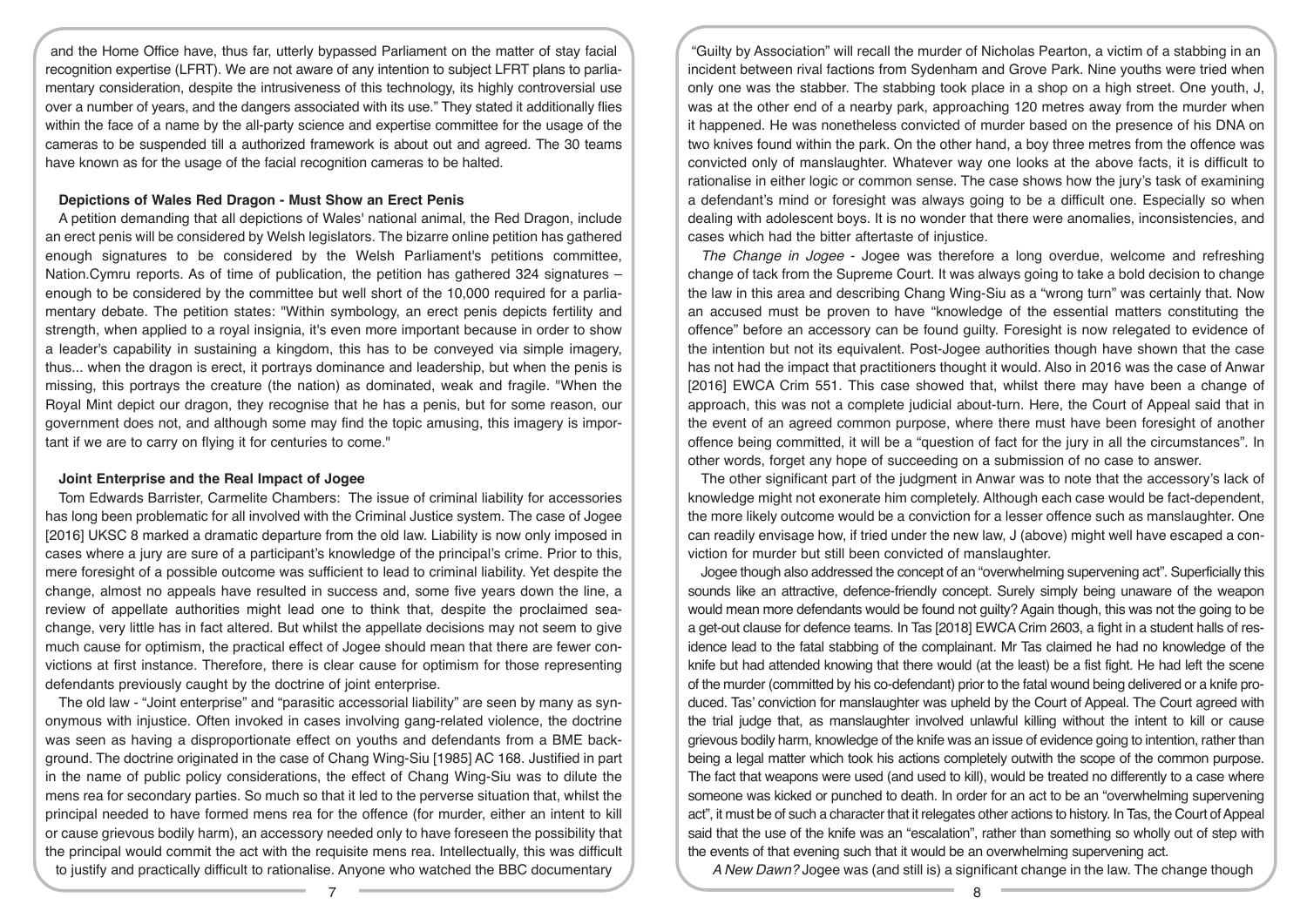didn't have the initial impact that some anticipated. Certainly, not so much so that a raft of convictions would be overturned. As of 2021, only one conviction has been overturned despite numerous attempts by numerous appellants. Mr Jogee himself was retried at Nottingham Crown Court and was convicted of manslaughter as opposed to murder. The test for a successful appeal out of time has proved too onerous a hurdle other applicants thus far.

The one case where the conviction was quashed was McCrilly [2018] EWCA Crim 168. Mr McCrilly was a burgler whose involvement in the burglary was limited to the search of a bedroom. When his co-burgler assaulted one of the elderly residents of the address he shouted at him to stop, helped when the victim had been punched and waited outside for ten minutes. It is rare that many of us are blessed with clients who behave in such exemplary fashion in such difficult circumstances. It is also worth remembering that this was, at its heart a burglary, rather than an offence of violence. It is a case where the injustice is blatant and there for all to see. It is therefore easy to rationalise in light of the new law and difficult to see how in logic, reason or common sense, Mr McCrilly was to be regarded as a murderer.

*Cause for Optimism* - A reading of the above may lead some to think that, despite being lauded as the new dawn, the practical effect of Jogee was minimal. This particularly given the lack of successful appeals in an area which had received widespread professional, academic and popular criticism. If the only hope anyone ever had for a successful appeal was the case of McCrilly, then you may as well tear up your Grounds of Appeal now!

What is clear though is that every case is fact dependent. This has been emphasized by the Court of Appeal across the authorities. Mr McCrilly was, factually behaving in a manner well outside the range of actions normally encountered in people caught up in joint-enterprise violence. As Tas shows, only in the clearest of cases will an overwhelming supervening act be found to have overwritten any existing culpability that a defendant may have. It is worth bearing in mind that group responsibility is still a divisive and controversial issue. Jogee never was and never could, change the law quite so fundamentally as was hoped by some that it would.

For all that though, practitioners can be optimistic. For the Prosecution, the new test of knowledge is far less controversial and brings the added benefits of clarity and certainty. For the defence, it is simply a higher hurdle for the Crown to overcome.

#### **HMP Send - Closed Womens Prison - Unannounced Inspection**

*The restrictions on social visits hit women hard, particularly those with young children, many had chosen not to see their families at all because the ban on hugging during visits had been too painful for both mother and child* 

HMP Send, in Surrey, is a closed training prison for women which has a complex population of up to 202, many presenting a high risk of harm to others. The prison contains the only democratic therapeutic community for women in the country with 24 places, as well as a psychologically informed planned environment (PIPE) unit with 35 places. After a year spent with lockdown restrictions in place, a serious outbreak of COVID-19 in January 2021, in which a staff member died, and the forced closure of two wings at short notice due to fire safety concerns, Send was coping remarkably well. Women, many of whom had complex needs and were serving long sentences, felt generally well cared for and supported by staff. The excellent relationships between women and staff were evident throughout the prison, where we witnessed many friendly interactions conducted on first-name terms.

Regular meetings considered the needs of the most vulnerable, making sure that suit-

able support was in place for women who were distressed, self-harming or particularly vulnerable. Staff knew the women well and were able to respond quickly when difficulties arose. Women told us they felt supported by their peers, either informally or through the Listener scheme. The restrictions on social visits had hit women hard, particularly those with young children, and many had chosen not to see their families at all because the ban on hugging during visits had been too painful for both mother and child. This meant there had been fewer visits in the last year than there usually were in a month. In-cell telephones and extra credit meant that connections had at least been maintained, but it was no substitute for physical contact. One woman movingly told me how she could feel her son beginning to drift away from her.

Women were getting out of their cells for at least three hours a day, more than we have seen in most of the men's estate, but the loss of time to socialise, and get access to peer support, education and training, meant women had suffered. Staff members had noted that self-harm tended to increase when the lifting of restrictions in the community was not mirrored in the prison. The closure of the two enhanced wings meant that some women were living in more closed conditions than they had been used to and, though an external door was kept open all day, women's time outside was unnecessarily limited and cell doors were now locked at night. The prison grounds were unkempt in places and needed more looking after.

Restrictions meant that the democratic therapeutic community was unable to operate in its usual form, but despite this, women said they were still receiving good support from officers and therapists. Similarly, activity in the specialist PIPE unit had also been constrained, but in contrast to the rest of the prison, one-to-one interventions had continued for these women. The key work session I was invited to observe showed a high level of skilled and knowledgeable support from the officer involved.The governor had a very positive vision for the prison and a clear set of priorities that included restoring education, release on temporary licence (ROTL), visits and the therapeutic interventions. Inspectors agreed with her analysis that sentence progression, particularly for women on longer sentences, was not as good as it should be, although the outstanding chaplaincy had developed a mentoring support scheme for those who were due for release.There was a strong, deep culture of respect and support that had been established in the prison, maintained by the visible and accessible leadership team and a dedicated staff. This perhaps explains why some women who had achieved category D status decided to stay at Send rather than transfer to open conditions. This culture had sustained the prison through the last, challenging year and inspectors were confident that as restrictions are lifted, the prison will continue to make good progress.

Charlie Taylor, HM Chief Inspector of Prisons, 26th August 2021

**Cressida Dick Referred to Police Watchdog Over 'Defence of Officer Facing Criminal Trial'** Liam James, Independent: Dame Cressida Dick has been referred to the police watchdog after publicly supporting a senior officer who faces a criminal trial in relation to a bullying probe. The Commissioner of the Metropolitan Police defended Matt Horne, Deputy Assistant Commissioner of the Force in evidence to MPs earlier this year. Mr Horne was found guilty of three counts of misconduct while deputy chief constable of Essex Police before taking his role at the Met in 2019. The London Mayor's Office for Policing and Crime (Mopac) said it had referred a complaint about comments made by Dame Cressida to the Independent Office for Police Conduct. The Telegraph reported the complaint was made over her public comments about Mr Horne. In evidence to the Home Affairs Select Committee at a hearing in May, Dame Cressida said she made the decision to appoint Mr Horne as head of professional standards